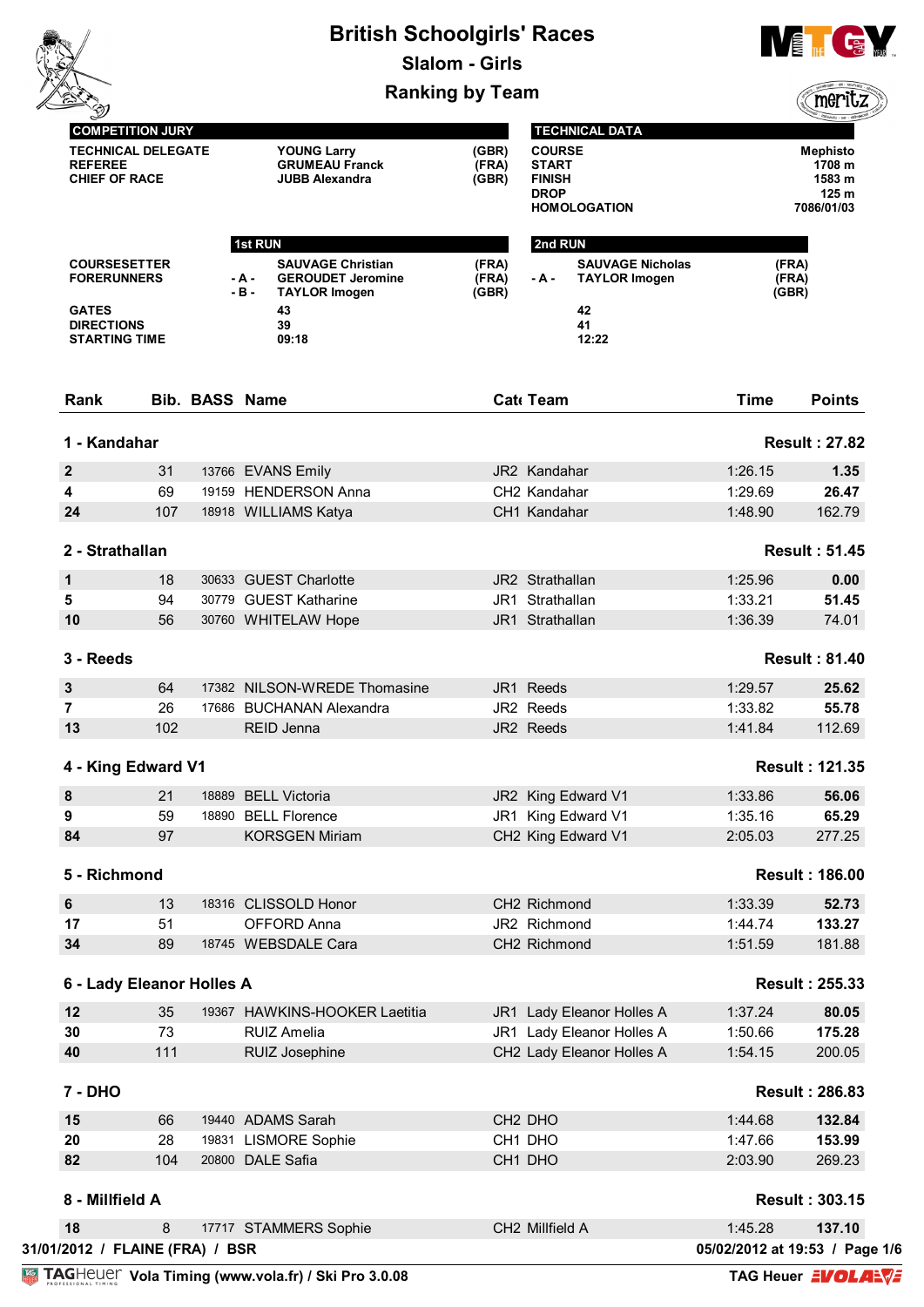| 26                                                            |                | <b>Bib. BASS Name</b>         | Cat Team                 | <b>Time</b> | <b>Points</b>         |
|---------------------------------------------------------------|----------------|-------------------------------|--------------------------|-------------|-----------------------|
|                                                               | 46             | <b>STAVEGREN RINNAN Julia</b> | JR2 Millfield A          | 1:49.36     | 166.05                |
| 88                                                            | 84             | <b>WHEATLEY Olivia</b>        | JR1 Millfield A          | 2:05.37     | 279.67                |
| 9 - St Mary's Ascot A                                         |                |                               |                          |             | <b>Result: 311.74</b> |
| 11                                                            | 5              | 18011 TAYLOR Alice            | CH2 St Mary's Ascot A    | 1:36.62     | 75.65                 |
| 59                                                            | 43             | <b>MALONEY Emerald</b>        | CH2 St Mary's Ascot A    | 1:59.23     | 236.09                |
| 94                                                            | 81             | <b>KERR-DINEEN Philomena</b>  | CH2 St Mary's Ascot A    | 2:08.44     | 301.45                |
| 10 - Woodbridge                                               |                |                               |                          |             | <b>Result: 337.71</b> |
| 14                                                            | 14             | 19498 LILLYWHITE Alexandra    | CH1 Woodbridge           | 1:42.40     | 116.66                |
| 52                                                            | 52             | 17323 YEUNG Isabelle          | JR2 Woodbridge           | 1:57.11     | 221.05                |
| 62                                                            | 90             | <b>JACKSON Verity</b>         | CH2 Woodbridge           | 1:59.48     | 237.87                |
|                                                               |                |                               |                          |             |                       |
| 11 - Vikings                                                  |                |                               |                          |             | <b>Result: 342.75</b> |
| 19                                                            | 92             | 19360 BAXTER Samantha         | JR1 Vikings              | 1:47.01     | 149.38                |
| 38                                                            | 54             | 17452 WRIGHT Natasha          | CH2 Vikings              | 1:53.21     | 193.37                |
| 48                                                            | 16             | 19680 BAXTER Phillipa         | CH2 Vikings              | 1:56.17     | 214.38                |
|                                                               |                |                               |                          |             |                       |
| 12 - Sherborne A                                              |                |                               |                          |             | <b>Result: 373.20</b> |
| 27                                                            | 29             | <b>PALMER Rosalie</b>         | JR2 Sherborne A          | 1:49.39     | 166.27                |
| 44                                                            | 67             | <b>NORRIS Isabel</b>          | JR1 Sherborne A          | 1:55.12     | 206.93                |
| 122                                                           | 105            | <b>ATKINS Charlotte</b>       | JR1 Sherborne A          | 2:20.99     | 390.51                |
| 13 - Wycombe Abbey A                                          |                |                               |                          |             | <b>Result: 379.23</b> |
| 31                                                            | 20             | <b>KNOWLES Olivia</b>         | JR1 Wycombe Abbey A      | 1:51.17     | 178.90                |
| 41                                                            | 58             | <b>VELLACOTT Rosanna</b>      | JR1 Wycombe Abbey A      | 1:54.19     | 200.33                |
| 42                                                            | 96             | <b>SMITH Harriet</b>          | JR1 Wycombe Abbey A      | 1:54.94     | 205.65                |
| 14 - Abbey Gate College A                                     |                |                               |                          |             | <b>Result: 380.08</b> |
| 16                                                            | 86             | <b>KARAVASILI Zoe</b>         | CH2 Abbey Gate College A | 1:44.70     | 132.99                |
| 73                                                            | 48             | <b>PARKER Ellie</b>           | CH2 Abbey Gate College A | 2:00.78     | 247.09                |
| 103                                                           | 10             | 19399 CALDWELL Sophie         | JR1 Abbey Gate College A | 2:11.38     | 322.32                |
|                                                               |                |                               |                          |             |                       |
|                                                               |                |                               |                          |             |                       |
|                                                               |                |                               |                          |             | <b>Result: 394.49</b> |
|                                                               | 36             | 19535 GORDON Maya             | JR1 City of London       | 1:50.43     | 173.65                |
|                                                               | 112            | <b>HOOPER Caitlin</b>         | JR2 City of London       | 1:57.08     | 220.84                |
|                                                               | 74             | <b>GORDON Ania</b>            | JR1 City of London       | 1:59.42     | 237.44                |
|                                                               |                |                               |                          |             | <b>Result: 397.75</b> |
| 15 - City of London<br>29<br>51<br>61<br>16 - Wycombe Abbey B |                |                               |                          |             |                       |
| 22                                                            | 126            | <b>MAYNARD Lucie</b>          | JR2 Wycombe Abbey B      | 1:48.45     | 159.60                |
| 63                                                            | 152            | <b>WICKES Amiee</b>           | JR1 Wycombe Abbey B      | 1:59.52     | 238.15                |
|                                                               | 139            | <b>CLUTTON Evie</b>           | CH2 Wycombe Abbey B      | 2:09.96     | 312.24                |
|                                                               |                |                               |                          |             | <b>Result: 399.10</b> |
| 101<br>17 - St Mary's Calne A<br>36                           | 34             | <b>WRIGHT Annabel</b>         | JR1 St Mary's Calne A    | 1:51.90     | 184.08                |
|                                                               | 110            | <b>CAIN Florence</b>          | JR2 St Mary's Calne A    | 1:56.26     | 215.02                |
| 49<br>50                                                      | 72             | <b>WOOD Clementine</b>        | JR2 St Mary's Calne A    | 1:57.00     | 220.27                |
| 18 - Downe House A                                            |                |                               |                          |             | <b>Result: 415.63</b> |
| 42                                                            | $\overline{c}$ | MIRZAN Khadijah               | JR1 Downe House A        | 1:54.94     | 205.65                |

**Vola Timing (www.vola.fr) / Ski Pro 3.0.08**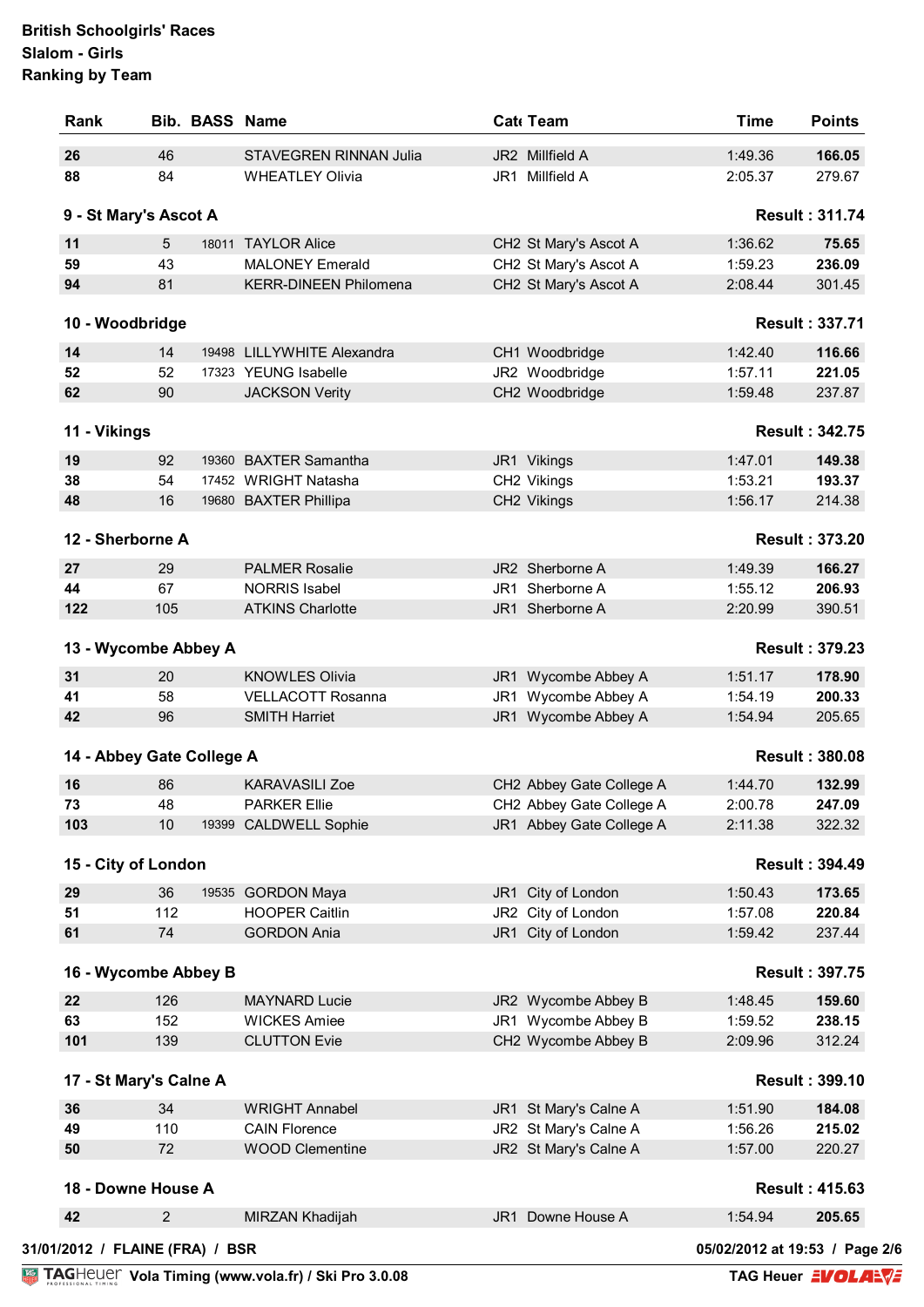| Rank                            |                | <b>Bib. BASS Name</b> |                             | Cat Team                      | <b>Time</b>                    | <b>Points</b>         |
|---------------------------------|----------------|-----------------------|-----------------------------|-------------------------------|--------------------------------|-----------------------|
| 45                              | 40             |                       | <b>ROBERTS India</b>        | CH <sub>2</sub> Downe House A | 1:55.55                        | 209.98                |
| 58                              | 78             |                       | POOLE Emma                  | CH2 Downe House A             | 1:59.00                        | 234.46                |
| 19 - Highgate                   |                |                       |                             |                               |                                | <b>Result: 423.86</b> |
| 32                              | 25             |                       | CHMIELOWSKA Claudia         | CH2 Highgate                  | 1:51.51                        | 181.31                |
| 71                              | 63             |                       | CHMIELOWSKA Julia           | JR1 Highgate                  | 2:00.14                        | 242.55                |
| 85                              | 101            |                       | <b>DOODY Olivia</b>         | CH2 Highgate                  | 2:05.09                        | 277.68                |
| 20 - Wellington                 |                |                       |                             |                               |                                | <b>Result: 431.88</b> |
| 23                              | 30             |                       | SCHULTE-BOCKUM Luisa        | JR2 Wellington                | 1:48.63                        | 160.87                |
| 83                              | 68             |                       | <b>DREESMANN Caroline</b>   | JR1 Wellington                | 2:04.15                        | 271.01                |
|                                 | 106            |                       | <b>MAVROLEAN Alexia</b>     | JR1 Wellington                |                                | 0.00                  |
|                                 |                |                       |                             |                               |                                |                       |
| 21 - Millfield B                |                |                       |                             |                               |                                | <b>Result: 431.96</b> |
| 39                              | 128            |                       | <b>SUMNER Harriet</b>       | JR2 Millfield B               | 1:53.45                        | 195.08                |
| 60                              | 115            |                       | SIDOROVA Alexandra          | CH2 Millfield B               | 1:59.34                        | 236.88                |
| 124                             | 141            |                       | <b>DEARMAN Laura</b>        | JR1 Millfield B               | 2:22.19                        | 399.03                |
|                                 |                |                       |                             |                               |                                |                       |
| 22 - Bryanston                  |                |                       |                             |                               |                                | <b>Result: 440.12</b> |
| 35                              | 11             |                       | <b>HARTLEY Poppy</b>        | JR1 Bryanston                 | 1:51.66                        | 182.38                |
| 76                              | 49             |                       | LESUEUR Jemima              | JR1 Bryanston                 | 2:02.28                        | 257.74                |
| 99                              | 87             |                       | <b>KERRIDGE Katie</b>       | JR1 Bryanston                 | 2:09.60                        | 309.68                |
| 23 - Woldingham A               |                |                       |                             |                               |                                | <b>Result: 448.20</b> |
| 54                              | 33             |                       | 20808 LAVELLE Holly         | CH2 Woldingham A              | 1:57.44                        | 223.39                |
| 55                              | 109            |                       | <b>HYDE Katie</b>           | CH2 Woldingham A              | 1:57.64                        | 224.81                |
| 125                             | 71             |                       | ALTING VON GEUSAU Madeleine | JR2 Woldingham A              | 2:23.05                        | 405.13                |
| 24 - Lady Eleanor Holles B      |                |                       |                             |                               |                                | <b>Result: 460.56</b> |
| 53                              | 148            |                       | <b>HOPKINS POWELL Sacha</b> | CH2 Lady Eleanor Holles B     | 1:57.16                        | 221.41                |
| 66                              | 122            |                       | <b>PATTON Harriett</b>      | CH1 Lady Eleanor Holles B     | 1:59.66                        | 239.15                |
| 68                              | 135            |                       | <b>JACKSON Taya</b>         | JR1 Lady Eleanor Holles B     | 1:59.78                        | 240.00                |
|                                 |                |                       |                             |                               |                                |                       |
| 25 - Solihull                   |                |                       |                             |                               |                                | <b>Result: 473.04</b> |
| 37                              | 60             |                       | 20696 NEWBOULT Helena       | CH2 Solihull                  | 1:53.17                        | 193.09                |
| 89                              | 98             |                       | 20307 MIDDLETON Amy         | JR1 Solihull                  | 2:05.41                        | 279.95                |
|                                 | 22             |                       | 18033 THOMAS Elisabeth      | JR1 Solihull                  |                                | 0.00                  |
| 26 - St Swithuns A              |                |                       |                             |                               |                                | <b>Result: 477.79</b> |
|                                 |                |                       |                             |                               |                                |                       |
| 46                              | 83             |                       | <b>VULLIAMY-TAYLOR Coco</b> | CH1 St Swithuns A             | 1:55.78                        | 211.61                |
| 80                              | 45             |                       | <b>BAYLIS Alexandra</b>     | JR1 St Swithuns A             | 2:03.47                        | 266.18                |
| 133                             | $\overline{7}$ |                       | RADKIEWICZ Alexia           | JR1 St Swithuns A             | 2:59.13                        | 661.16                |
| 27 - St Mary's Ascot B          |                |                       |                             |                               |                                | <b>Result: 478.01</b> |
| 64                              | 132            |                       | <b>OPPENHIEM Lorna</b>      | CH2 St Mary's Ascot B         | 1:59.63                        | 238.93                |
| 65                              | 119            |                       | <b>AYTON Chloe</b>          | CH2 St Mary's Ascot B         | 1:59.65                        | 239.08                |
| 81                              | 145            |                       | SODI Isabella               | CH2 St Mary's Ascot B         | 2:03.75                        | 268.17                |
| 28 - Cheltenham A               |                |                       |                             |                               |                                | <b>Result: 494.54</b> |
| 57                              | 39             |                       | <b>PARKER Emily</b>         | CH2 Cheltenham A              | 1:58.48                        | 230.77                |
|                                 |                |                       |                             |                               |                                |                       |
| 31/01/2012 / FLAINE (FRA) / BSR |                |                       |                             |                               | 05/02/2012 at 19:53 / Page 3/6 |                       |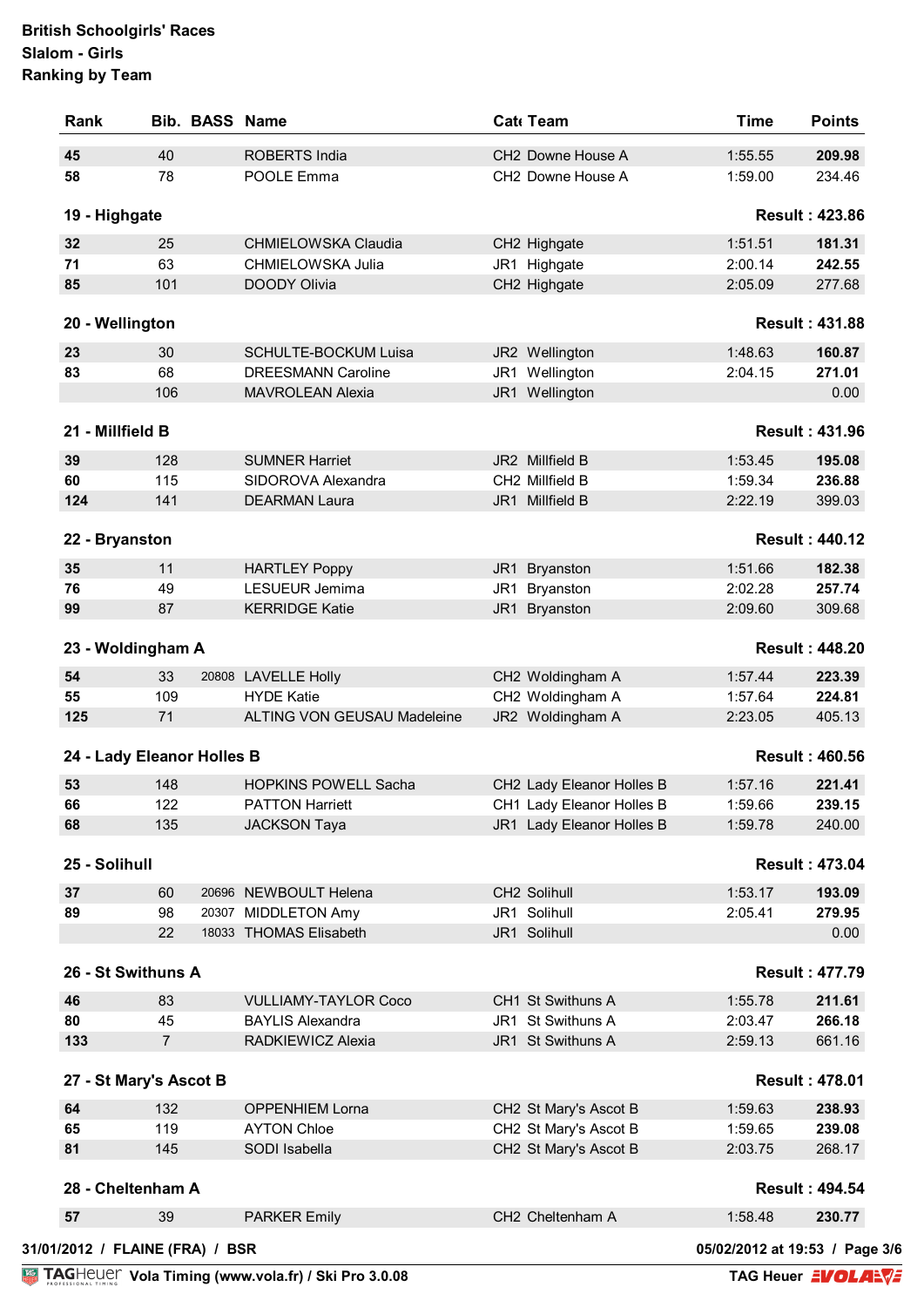| Rank             | <b>Bib. BASS Name</b>           |                             | Cat Team                 | <b>Time</b>                    | <b>Points</b>         |
|------------------|---------------------------------|-----------------------------|--------------------------|--------------------------------|-----------------------|
| 77               | 77                              | <b>MOULDING Isobel</b>      | CH2 Cheltenham A         | 2:03.13                        | 263.77                |
|                  | $\mathbf 1$                     | <b>HARRISON Felicity</b>    | CH2 Cheltenham A         |                                | $-224.67$             |
|                  | 29 - Abbey Gate College B       |                             |                          |                                | <b>Result: 498.38</b> |
| 28               | 118                             | <b>BELL Sophie</b>          | CH1 Abbey Gate College B | 1:49.70                        | 168.47                |
| 109              | 144                             | <b>WILLIAMSON Charlotte</b> | CH2 Abbey Gate College B | 2:12.45                        | 329.91                |
|                  | 131                             | <b>THOMAS Maddie</b>        | CH2 Abbey Gate College B |                                | $-9.15$               |
|                  | 30 - St Gabriel's School        |                             |                          |                                | <b>Result: 498.80</b> |
| 47               | 38                              | HOBBY Imogen                | CH2 St Gabriel's School  | 1:55.93                        | 212.68                |
| 90               | 76                              | <b>HOBBY Charlotte</b>      | JR1 St Gabriel's School  | 2:06.28                        | 286.12                |
|                  | 114                             | <b>BUNDOCK Libby</b>        | CH2 St Gabriel's School  |                                | $-3.62$               |
|                  |                                 |                             |                          |                                |                       |
| 31 - Tudor Hall  |                                 |                             |                          |                                | <b>Result: 523.21</b> |
| 72               | 55                              | <b>BEALBY Marina</b>        | CH2 Tudor Hall           | 2:00.46                        | 244.82                |
| 86               | 17                              | <b>DEAKIN Sophie</b>        | CH2 Tudor Hall           | 2:05.19                        | 278.39                |
| 97               | 93                              | <b>BARROW Alexa</b>         | CH2 Tudor Hall           | 2:09.15                        | 306.49                |
| 32 - Bradfield   |                                 |                             |                          |                                | <b>Result: 529.39</b> |
| 70               | 19                              | <b>MASTERMAN Rebecca</b>    | JR2 Bradfield            | 2:00.09                        | 242.20                |
| 91               | 57                              | <b>HADSELL Sophie</b>       | JR1 Bradfield            | 2:06.43                        | 287.19                |
| 112              | 95                              | <b>ENGLAND Nadya</b>        | JR2 Bradfield            | 2:13.13                        | 334.73                |
|                  |                                 |                             |                          |                                |                       |
|                  | 33 - St Mary's Calne B          |                             |                          |                                | <b>Result: 543.44</b> |
| 78               | 150                             | <b>GUDELIS Hana</b>         | JR1 St Mary's Calne B    | 2:03.30                        | 264.98                |
| 87               | 137                             | <b>MARRIOT Lilly</b>        | JR1 St Mary's Calne B    | 2:05.20                        | 278.46                |
| 111              | 124                             | GIDDINS Imogen              | JR1 St Mary's Calne B    | 2:13.02                        | 333.95                |
| 34 - Bedales     |                                 |                             |                          |                                | <b>Result: 554.72</b> |
| 56               | 37                              | <b>CLEVELY Montana</b>      | CH <sub>2</sub> Bedales  | 1:58.22                        | 228.93                |
| 107              | 113                             | <b>LITTLE Ellie</b>         | CH2 Bedales              | 2:11.87                        | 325.79                |
|                  | 75                              | <b>BOURNE Margot</b>        | CH2 Bedales              |                                | $-80.40$              |
| 35 - Sherborne B |                                 |                             |                          |                                | <b>Result: 598.36</b> |
| 69               | 116                             | <b>LEACH Catherine</b>      | CH2 Sherborne B          | 2:00.01                        | 241.63                |
| 119              | 142                             | <b>KNIGHT Katherine</b>     | CH2 Sherborne B          | 2:16.23                        | 356.73                |
| 129              | 129                             | <b>PALMER Alexa</b>         | CH2 Sherborne B          | 2:25.87                        | 425.14                |
|                  |                                 |                             |                          |                                |                       |
|                  | 36 - Woldingham B               |                             |                          |                                | <b>Result: 599.35</b> |
| 93               | 133                             | <b>DAVIES Charlotte</b>     | CH2 Woldingham B         | 2:07.81                        | 296.98                |
| 95               | 146                             | <b>STEWART Charlotte</b>    | CH1 Woldingham B         | 2:08.57                        | 302.37                |
|                  | 120                             | McKEY Lydia                 | CH1 Woldingham B         |                                | $-135.68$             |
| 37 - Kingswood   |                                 |                             |                          |                                | <b>Result: 600.42</b> |
| 92               | 44                              | <b>CROWE Emily</b>          | JR1 Kingswood            | 2:07.56                        | 295.21                |
| 96               | 82                              | <b>HURRING Emma</b>         | CH2 Kingswood            | 2:08.97                        | 305.21                |
| 100              | 6                               | <b>OWENS Caitlin</b>        | JR1 Kingswood            | 2:09.87                        | 311.60                |
|                  | 38 - Surbiton High A            |                             |                          |                                | <b>Result: 606.52</b> |
| 21               | 80                              | 17488 KAHVE Lucy            | CH2 Surbiton High A      | 1:47.85                        | 155.34                |
|                  | 31/01/2012 / FLAINE (FRA) / BSR |                             |                          | 05/02/2012 at 19:53 / Page 4/6 |                       |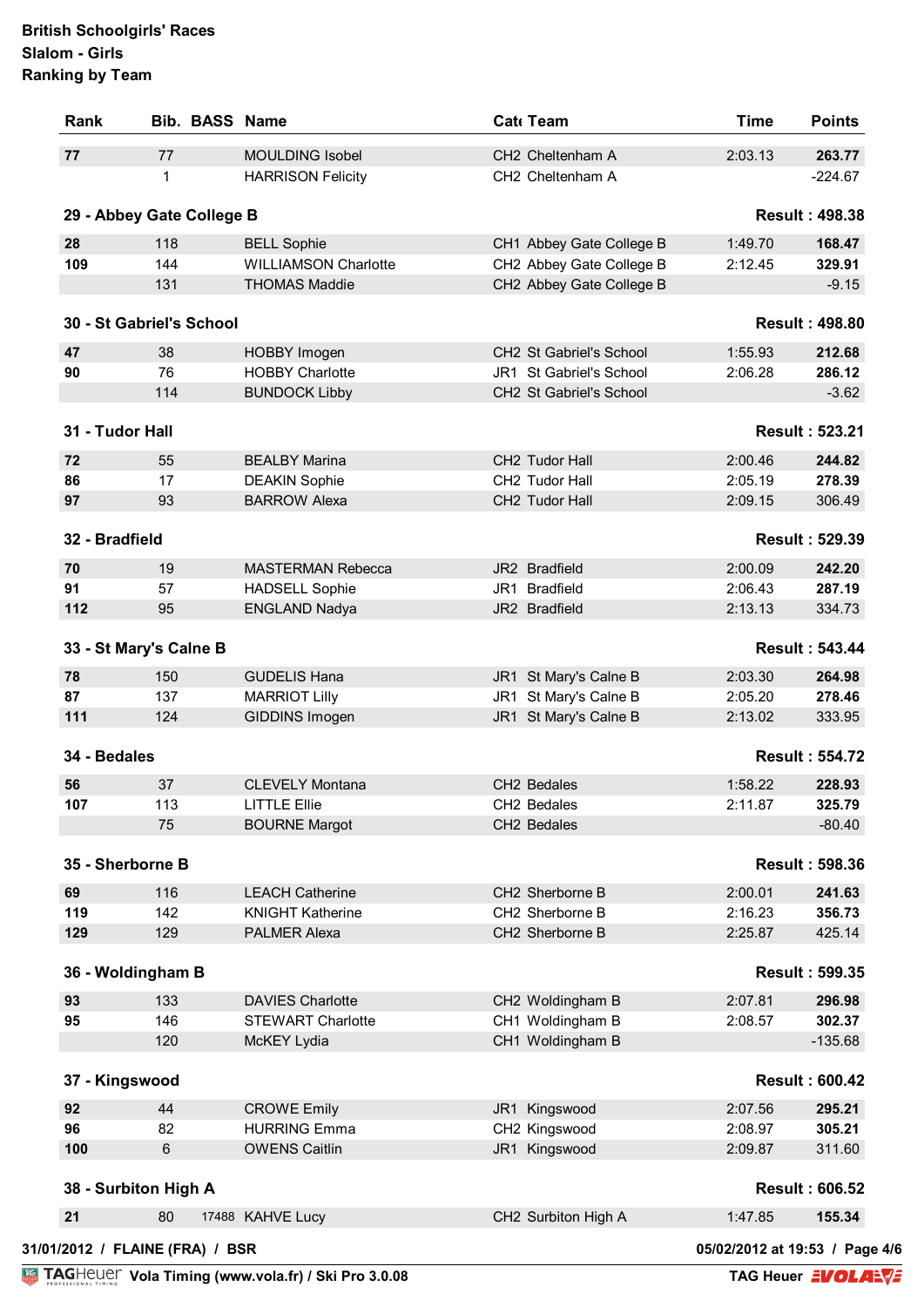| 132<br>42<br>31012 PLENDERLEITH Lucy<br>JR2 Surbiton High A<br>2:29.54<br>$\overline{4}$<br>18382 MEAD Darcie<br>JR1 Surbiton High A<br>39 - Cheltenham B<br><b>Result: 628.59</b><br>98<br>127<br><b>KLEIN Victoria</b><br>CH2 Cheltenham B<br>2:09.29<br>CH2 Cheltenham B<br>102<br>153<br><b>TILL Lottie</b><br>2:11.21<br><b>LAWRENCE Annabel</b><br>135<br>140<br>CH2 Cheltenham B<br>3:12.15<br><b>Result: 648.53</b><br>40 - Lambrook<br>75<br>62<br><b>WOODBRIDGE Lily</b><br>CH1 Lambrook<br>2:01.82<br>123<br>100<br><b>HORGAN Annabelle</b><br>CH1 Lambrook<br>2:21.49<br>24<br><b>LIEBENBERG Emma</b><br>CH1 Lambrook<br>41 - Downe House B<br><b>Result: 652.37</b><br>136<br>CAMPBELL Jean<br>CH2 Downe House B<br>2:11.53<br>106<br>108<br>123<br>JR2 Downe House B<br>2:12.32<br><b>HUTH Elisabeth</b><br>116<br>149<br>CH2 Downe House B<br>2:14.68<br>LAW Anastasia<br>42 - St Leonards Mayfield<br><b>Result: 659.61</b><br>9<br>17829 MOYNIHAN India<br>CH2 St Leonards Mayfield<br>2:01.44<br>47<br>STERNBERG-ALLEN Tabitha<br>CH2 St Leonards Mayfield<br>2:23.43<br>85<br>CH1 St Leonards Mayfield<br>3:10.87<br><b>DODD Elizabeth</b><br><b>Result: 665.71</b><br>70<br><b>THOMPSON Alice</b><br>2:11.50<br>CH2 Queens Chester<br>32<br><b>MONK Orlaith</b><br>CH2 Queens Chester<br>2:14.23<br>108<br><b>GRACE Serena</b><br>CH1 Queens Chester<br>2:15.53<br><b>Result: 686.71</b><br>UNSWORTH-WHITE Tabitha<br>CH2 Blundells<br>79<br>2:03.43<br>3<br>2:25.26<br><b>FEARNLEY Elizabeth</b><br>CH2 Blundells<br>41<br><b>JACKMAN Emma</b><br>CH2 Blundells<br><b>Result: 693.95</b><br>15<br><b>JENNINGS Arianne</b><br>CH1 Snowsports<br>2:14.59<br>53<br>CH2 Snowsports<br>2:15.12<br><b>REID Olivia</b><br>91<br><b>WAY Philippa</b><br>CH1 Snowsports<br>3:26.65<br><b>Result: 696.15</b><br>99<br><b>JONES Charlotte</b><br>JR1 Guildford High<br>2:11.45<br>61<br><b>MELDRAM Lauren</b><br>CH1 Guildford High<br>2:18.57<br>20528 FLUCK Catrin<br>CH2 Guildford High<br>23<br><b>Result: 730.00</b><br>151<br>2:14.48<br><b>HARRISON Emma</b><br>CH <sub>2</sub> St Swithuns B<br>125<br><b>BAYLIS Georgina</b><br>CH2 St Swithuns B<br>2:20.31<br><b>HARRISON Natalie</b><br>CH1 St Swithuns B<br>138<br>2:24.23<br><b>Result: 766.55</b> | <b>Rank</b> | <b>Bib. BASS Name</b> | Cat Team | <b>Time</b> | <b>Points</b> |
|----------------------------------------------------------------------------------------------------------------------------------------------------------------------------------------------------------------------------------------------------------------------------------------------------------------------------------------------------------------------------------------------------------------------------------------------------------------------------------------------------------------------------------------------------------------------------------------------------------------------------------------------------------------------------------------------------------------------------------------------------------------------------------------------------------------------------------------------------------------------------------------------------------------------------------------------------------------------------------------------------------------------------------------------------------------------------------------------------------------------------------------------------------------------------------------------------------------------------------------------------------------------------------------------------------------------------------------------------------------------------------------------------------------------------------------------------------------------------------------------------------------------------------------------------------------------------------------------------------------------------------------------------------------------------------------------------------------------------------------------------------------------------------------------------------------------------------------------------------------------------------------------------------------------------------------------------------------------------------------------------------------------------------------------------------------------------------------------------------------------------------------------------------------------------------------------------------------------------------------------------------------------------|-------------|-----------------------|----------|-------------|---------------|
|                                                                                                                                                                                                                                                                                                                                                                                                                                                                                                                                                                                                                                                                                                                                                                                                                                                                                                                                                                                                                                                                                                                                                                                                                                                                                                                                                                                                                                                                                                                                                                                                                                                                                                                                                                                                                                                                                                                                                                                                                                                                                                                                                                                                                                                                            |             |                       |          |             | 451.18        |
|                                                                                                                                                                                                                                                                                                                                                                                                                                                                                                                                                                                                                                                                                                                                                                                                                                                                                                                                                                                                                                                                                                                                                                                                                                                                                                                                                                                                                                                                                                                                                                                                                                                                                                                                                                                                                                                                                                                                                                                                                                                                                                                                                                                                                                                                            |             |                       |          |             | $-310.18$     |
|                                                                                                                                                                                                                                                                                                                                                                                                                                                                                                                                                                                                                                                                                                                                                                                                                                                                                                                                                                                                                                                                                                                                                                                                                                                                                                                                                                                                                                                                                                                                                                                                                                                                                                                                                                                                                                                                                                                                                                                                                                                                                                                                                                                                                                                                            |             |                       |          |             |               |
|                                                                                                                                                                                                                                                                                                                                                                                                                                                                                                                                                                                                                                                                                                                                                                                                                                                                                                                                                                                                                                                                                                                                                                                                                                                                                                                                                                                                                                                                                                                                                                                                                                                                                                                                                                                                                                                                                                                                                                                                                                                                                                                                                                                                                                                                            |             |                       |          |             | 307.48        |
|                                                                                                                                                                                                                                                                                                                                                                                                                                                                                                                                                                                                                                                                                                                                                                                                                                                                                                                                                                                                                                                                                                                                                                                                                                                                                                                                                                                                                                                                                                                                                                                                                                                                                                                                                                                                                                                                                                                                                                                                                                                                                                                                                                                                                                                                            |             |                       |          |             | 321.11        |
|                                                                                                                                                                                                                                                                                                                                                                                                                                                                                                                                                                                                                                                                                                                                                                                                                                                                                                                                                                                                                                                                                                                                                                                                                                                                                                                                                                                                                                                                                                                                                                                                                                                                                                                                                                                                                                                                                                                                                                                                                                                                                                                                                                                                                                                                            |             |                       |          |             | 753.56        |
|                                                                                                                                                                                                                                                                                                                                                                                                                                                                                                                                                                                                                                                                                                                                                                                                                                                                                                                                                                                                                                                                                                                                                                                                                                                                                                                                                                                                                                                                                                                                                                                                                                                                                                                                                                                                                                                                                                                                                                                                                                                                                                                                                                                                                                                                            |             |                       |          |             |               |
|                                                                                                                                                                                                                                                                                                                                                                                                                                                                                                                                                                                                                                                                                                                                                                                                                                                                                                                                                                                                                                                                                                                                                                                                                                                                                                                                                                                                                                                                                                                                                                                                                                                                                                                                                                                                                                                                                                                                                                                                                                                                                                                                                                                                                                                                            |             |                       |          |             | 254.47        |
|                                                                                                                                                                                                                                                                                                                                                                                                                                                                                                                                                                                                                                                                                                                                                                                                                                                                                                                                                                                                                                                                                                                                                                                                                                                                                                                                                                                                                                                                                                                                                                                                                                                                                                                                                                                                                                                                                                                                                                                                                                                                                                                                                                                                                                                                            |             |                       |          |             | 394.06        |
|                                                                                                                                                                                                                                                                                                                                                                                                                                                                                                                                                                                                                                                                                                                                                                                                                                                                                                                                                                                                                                                                                                                                                                                                                                                                                                                                                                                                                                                                                                                                                                                                                                                                                                                                                                                                                                                                                                                                                                                                                                                                                                                                                                                                                                                                            |             |                       |          |             | $-55.14$      |
|                                                                                                                                                                                                                                                                                                                                                                                                                                                                                                                                                                                                                                                                                                                                                                                                                                                                                                                                                                                                                                                                                                                                                                                                                                                                                                                                                                                                                                                                                                                                                                                                                                                                                                                                                                                                                                                                                                                                                                                                                                                                                                                                                                                                                                                                            |             |                       |          |             |               |
|                                                                                                                                                                                                                                                                                                                                                                                                                                                                                                                                                                                                                                                                                                                                                                                                                                                                                                                                                                                                                                                                                                                                                                                                                                                                                                                                                                                                                                                                                                                                                                                                                                                                                                                                                                                                                                                                                                                                                                                                                                                                                                                                                                                                                                                                            |             |                       |          |             |               |
|                                                                                                                                                                                                                                                                                                                                                                                                                                                                                                                                                                                                                                                                                                                                                                                                                                                                                                                                                                                                                                                                                                                                                                                                                                                                                                                                                                                                                                                                                                                                                                                                                                                                                                                                                                                                                                                                                                                                                                                                                                                                                                                                                                                                                                                                            |             |                       |          |             | 323.38        |
|                                                                                                                                                                                                                                                                                                                                                                                                                                                                                                                                                                                                                                                                                                                                                                                                                                                                                                                                                                                                                                                                                                                                                                                                                                                                                                                                                                                                                                                                                                                                                                                                                                                                                                                                                                                                                                                                                                                                                                                                                                                                                                                                                                                                                                                                            |             |                       |          |             | 328.99        |
|                                                                                                                                                                                                                                                                                                                                                                                                                                                                                                                                                                                                                                                                                                                                                                                                                                                                                                                                                                                                                                                                                                                                                                                                                                                                                                                                                                                                                                                                                                                                                                                                                                                                                                                                                                                                                                                                                                                                                                                                                                                                                                                                                                                                                                                                            |             |                       |          |             | 345.73        |
|                                                                                                                                                                                                                                                                                                                                                                                                                                                                                                                                                                                                                                                                                                                                                                                                                                                                                                                                                                                                                                                                                                                                                                                                                                                                                                                                                                                                                                                                                                                                                                                                                                                                                                                                                                                                                                                                                                                                                                                                                                                                                                                                                                                                                                                                            |             |                       |          |             |               |
| 74                                                                                                                                                                                                                                                                                                                                                                                                                                                                                                                                                                                                                                                                                                                                                                                                                                                                                                                                                                                                                                                                                                                                                                                                                                                                                                                                                                                                                                                                                                                                                                                                                                                                                                                                                                                                                                                                                                                                                                                                                                                                                                                                                                                                                                                                         |             |                       |          |             |               |
| 126<br>134                                                                                                                                                                                                                                                                                                                                                                                                                                                                                                                                                                                                                                                                                                                                                                                                                                                                                                                                                                                                                                                                                                                                                                                                                                                                                                                                                                                                                                                                                                                                                                                                                                                                                                                                                                                                                                                                                                                                                                                                                                                                                                                                                                                                                                                                 |             |                       |          |             | 251.78        |
| 43 - Queens Chester<br>105<br>113<br>118<br>44 - Blundells<br>79<br>128<br>45 - Snowsports<br>115<br>117<br>136                                                                                                                                                                                                                                                                                                                                                                                                                                                                                                                                                                                                                                                                                                                                                                                                                                                                                                                                                                                                                                                                                                                                                                                                                                                                                                                                                                                                                                                                                                                                                                                                                                                                                                                                                                                                                                                                                                                                                                                                                                                                                                                                                            |             |                       |          |             | 407.83        |
|                                                                                                                                                                                                                                                                                                                                                                                                                                                                                                                                                                                                                                                                                                                                                                                                                                                                                                                                                                                                                                                                                                                                                                                                                                                                                                                                                                                                                                                                                                                                                                                                                                                                                                                                                                                                                                                                                                                                                                                                                                                                                                                                                                                                                                                                            |             |                       |          |             | 744.48        |
|                                                                                                                                                                                                                                                                                                                                                                                                                                                                                                                                                                                                                                                                                                                                                                                                                                                                                                                                                                                                                                                                                                                                                                                                                                                                                                                                                                                                                                                                                                                                                                                                                                                                                                                                                                                                                                                                                                                                                                                                                                                                                                                                                                                                                                                                            |             |                       |          |             |               |
|                                                                                                                                                                                                                                                                                                                                                                                                                                                                                                                                                                                                                                                                                                                                                                                                                                                                                                                                                                                                                                                                                                                                                                                                                                                                                                                                                                                                                                                                                                                                                                                                                                                                                                                                                                                                                                                                                                                                                                                                                                                                                                                                                                                                                                                                            |             |                       |          |             | 323.17        |
|                                                                                                                                                                                                                                                                                                                                                                                                                                                                                                                                                                                                                                                                                                                                                                                                                                                                                                                                                                                                                                                                                                                                                                                                                                                                                                                                                                                                                                                                                                                                                                                                                                                                                                                                                                                                                                                                                                                                                                                                                                                                                                                                                                                                                                                                            |             |                       |          |             | 342.54        |
|                                                                                                                                                                                                                                                                                                                                                                                                                                                                                                                                                                                                                                                                                                                                                                                                                                                                                                                                                                                                                                                                                                                                                                                                                                                                                                                                                                                                                                                                                                                                                                                                                                                                                                                                                                                                                                                                                                                                                                                                                                                                                                                                                                                                                                                                            |             |                       |          |             | 351.76        |
|                                                                                                                                                                                                                                                                                                                                                                                                                                                                                                                                                                                                                                                                                                                                                                                                                                                                                                                                                                                                                                                                                                                                                                                                                                                                                                                                                                                                                                                                                                                                                                                                                                                                                                                                                                                                                                                                                                                                                                                                                                                                                                                                                                                                                                                                            |             |                       |          |             |               |
|                                                                                                                                                                                                                                                                                                                                                                                                                                                                                                                                                                                                                                                                                                                                                                                                                                                                                                                                                                                                                                                                                                                                                                                                                                                                                                                                                                                                                                                                                                                                                                                                                                                                                                                                                                                                                                                                                                                                                                                                                                                                                                                                                                                                                                                                            |             |                       |          |             | 265.90        |
|                                                                                                                                                                                                                                                                                                                                                                                                                                                                                                                                                                                                                                                                                                                                                                                                                                                                                                                                                                                                                                                                                                                                                                                                                                                                                                                                                                                                                                                                                                                                                                                                                                                                                                                                                                                                                                                                                                                                                                                                                                                                                                                                                                                                                                                                            |             |                       |          |             | 420.81        |
|                                                                                                                                                                                                                                                                                                                                                                                                                                                                                                                                                                                                                                                                                                                                                                                                                                                                                                                                                                                                                                                                                                                                                                                                                                                                                                                                                                                                                                                                                                                                                                                                                                                                                                                                                                                                                                                                                                                                                                                                                                                                                                                                                                                                                                                                            |             |                       |          |             | $-133.34$     |
|                                                                                                                                                                                                                                                                                                                                                                                                                                                                                                                                                                                                                                                                                                                                                                                                                                                                                                                                                                                                                                                                                                                                                                                                                                                                                                                                                                                                                                                                                                                                                                                                                                                                                                                                                                                                                                                                                                                                                                                                                                                                                                                                                                                                                                                                            |             |                       |          |             |               |
|                                                                                                                                                                                                                                                                                                                                                                                                                                                                                                                                                                                                                                                                                                                                                                                                                                                                                                                                                                                                                                                                                                                                                                                                                                                                                                                                                                                                                                                                                                                                                                                                                                                                                                                                                                                                                                                                                                                                                                                                                                                                                                                                                                                                                                                                            |             |                       |          |             |               |
|                                                                                                                                                                                                                                                                                                                                                                                                                                                                                                                                                                                                                                                                                                                                                                                                                                                                                                                                                                                                                                                                                                                                                                                                                                                                                                                                                                                                                                                                                                                                                                                                                                                                                                                                                                                                                                                                                                                                                                                                                                                                                                                                                                                                                                                                            |             |                       |          |             | 345.09        |
| 46 - Guildford High<br>104<br>120                                                                                                                                                                                                                                                                                                                                                                                                                                                                                                                                                                                                                                                                                                                                                                                                                                                                                                                                                                                                                                                                                                                                                                                                                                                                                                                                                                                                                                                                                                                                                                                                                                                                                                                                                                                                                                                                                                                                                                                                                                                                                                                                                                                                                                          |             |                       |          |             | 348.86        |
|                                                                                                                                                                                                                                                                                                                                                                                                                                                                                                                                                                                                                                                                                                                                                                                                                                                                                                                                                                                                                                                                                                                                                                                                                                                                                                                                                                                                                                                                                                                                                                                                                                                                                                                                                                                                                                                                                                                                                                                                                                                                                                                                                                                                                                                                            |             |                       |          |             | 856.46        |
|                                                                                                                                                                                                                                                                                                                                                                                                                                                                                                                                                                                                                                                                                                                                                                                                                                                                                                                                                                                                                                                                                                                                                                                                                                                                                                                                                                                                                                                                                                                                                                                                                                                                                                                                                                                                                                                                                                                                                                                                                                                                                                                                                                                                                                                                            |             |                       |          |             |               |
|                                                                                                                                                                                                                                                                                                                                                                                                                                                                                                                                                                                                                                                                                                                                                                                                                                                                                                                                                                                                                                                                                                                                                                                                                                                                                                                                                                                                                                                                                                                                                                                                                                                                                                                                                                                                                                                                                                                                                                                                                                                                                                                                                                                                                                                                            |             |                       |          |             | 322.81        |
| 47 - St Swithuns B<br>114<br>121<br>127<br>48 - Heathfield B                                                                                                                                                                                                                                                                                                                                                                                                                                                                                                                                                                                                                                                                                                                                                                                                                                                                                                                                                                                                                                                                                                                                                                                                                                                                                                                                                                                                                                                                                                                                                                                                                                                                                                                                                                                                                                                                                                                                                                                                                                                                                                                                                                                                               |             |                       |          |             | 373.34        |
|                                                                                                                                                                                                                                                                                                                                                                                                                                                                                                                                                                                                                                                                                                                                                                                                                                                                                                                                                                                                                                                                                                                                                                                                                                                                                                                                                                                                                                                                                                                                                                                                                                                                                                                                                                                                                                                                                                                                                                                                                                                                                                                                                                                                                                                                            |             |                       |          |             | $-176.34$     |
|                                                                                                                                                                                                                                                                                                                                                                                                                                                                                                                                                                                                                                                                                                                                                                                                                                                                                                                                                                                                                                                                                                                                                                                                                                                                                                                                                                                                                                                                                                                                                                                                                                                                                                                                                                                                                                                                                                                                                                                                                                                                                                                                                                                                                                                                            |             |                       |          |             |               |
|                                                                                                                                                                                                                                                                                                                                                                                                                                                                                                                                                                                                                                                                                                                                                                                                                                                                                                                                                                                                                                                                                                                                                                                                                                                                                                                                                                                                                                                                                                                                                                                                                                                                                                                                                                                                                                                                                                                                                                                                                                                                                                                                                                                                                                                                            |             |                       |          |             | 344.31        |
|                                                                                                                                                                                                                                                                                                                                                                                                                                                                                                                                                                                                                                                                                                                                                                                                                                                                                                                                                                                                                                                                                                                                                                                                                                                                                                                                                                                                                                                                                                                                                                                                                                                                                                                                                                                                                                                                                                                                                                                                                                                                                                                                                                                                                                                                            |             |                       |          |             | 385.69        |
|                                                                                                                                                                                                                                                                                                                                                                                                                                                                                                                                                                                                                                                                                                                                                                                                                                                                                                                                                                                                                                                                                                                                                                                                                                                                                                                                                                                                                                                                                                                                                                                                                                                                                                                                                                                                                                                                                                                                                                                                                                                                                                                                                                                                                                                                            |             |                       |          |             | 413.50        |
|                                                                                                                                                                                                                                                                                                                                                                                                                                                                                                                                                                                                                                                                                                                                                                                                                                                                                                                                                                                                                                                                                                                                                                                                                                                                                                                                                                                                                                                                                                                                                                                                                                                                                                                                                                                                                                                                                                                                                                                                                                                                                                                                                                                                                                                                            |             |                       |          |             |               |
| 110<br>121<br>JR1 Heathfield B<br>2:12.54<br><b>WOOLGAR Octavia</b>                                                                                                                                                                                                                                                                                                                                                                                                                                                                                                                                                                                                                                                                                                                                                                                                                                                                                                                                                                                                                                                                                                                                                                                                                                                                                                                                                                                                                                                                                                                                                                                                                                                                                                                                                                                                                                                                                                                                                                                                                                                                                                                                                                                                        |             |                       |          |             | 330.55        |
| 31/01/2012 / FLAINE (FRA) / BSR<br>05/02/2012 at 19:53 / Page 5/6                                                                                                                                                                                                                                                                                                                                                                                                                                                                                                                                                                                                                                                                                                                                                                                                                                                                                                                                                                                                                                                                                                                                                                                                                                                                                                                                                                                                                                                                                                                                                                                                                                                                                                                                                                                                                                                                                                                                                                                                                                                                                                                                                                                                          |             |                       |          |             |               |